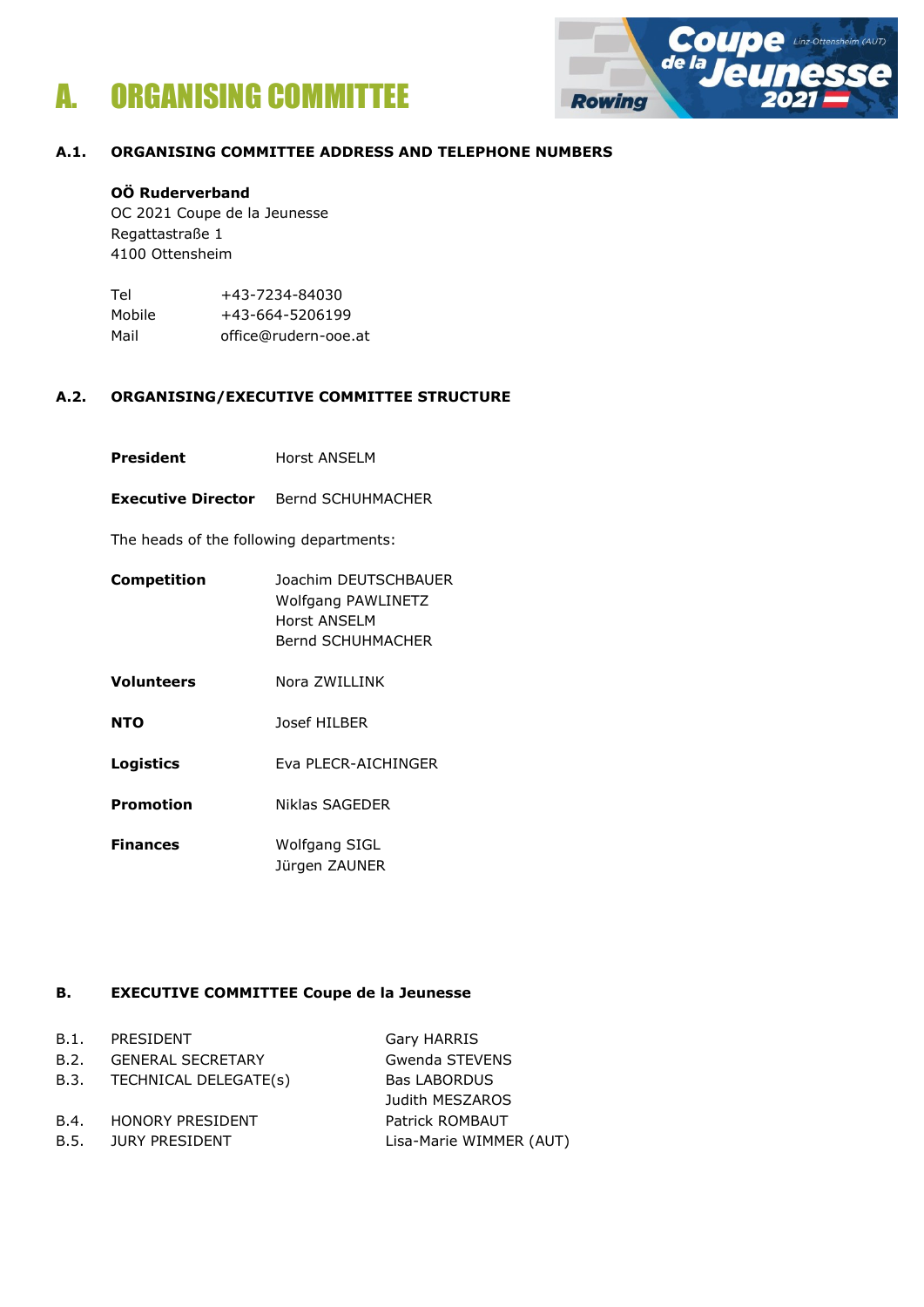



# **C.1. IMPORTANT TELEPHONE NUMBERS**

General Alarm via Mobile Phone: 112 Fire: 122 Police: 133 Ambulance:144

### **C.2. TEAM MANAGERS' INFORMATION**

- C.2.1. All informations (start lists, results, etc. ) for Team Managers will come via WhatsApp, there is no regattaoffice available, please enter to this group with the following link (only for team managers!): <https://chat.whatsapp.com/Bq2Ayj2AtiIIKVnMHSAwti>
- C.2.2. Mail boxes will not be available

### **C.3. GENERAL PROGRAM**

- C.3.1. Official opening of the Regatta Venue: Friday,  $6^{th}$  August, 2021 - 08:00 a.m.
- C.3.2. Training Time Table before the first races:

Course is open for training

- Friday, 6<sup>th</sup> August, 2021 between 09:00 am to 12:00 am between 01:00 pm to 04:00 p.m. between 05:30 pm to 08:00 p.m.

# **C.3.3. Training Time Table during racing days**

Training is permitted from the time the course is opening 1 ½ hours before the first race on the relevant day until 30 minutes before the first race. Note, that 30 minutes before the first race EVERY training crew has to land and come off the water.

On Saturday and Sunday Training will be allowed from 15 minutes after arrival of the last race of the morning session to 30 minutes before the begin of the afternoon session. Team Managers and Coaches are advised to look for the sign of the training traffic rules being in place (red buoy in lane 4).

Training will be permitted again 10 Minutes after the last race of the day has past the finish line till 08:00 p.m. latest. The only formal sign which traffic rules are formally in operation (training traffic rules vs. racing traffic rules) are the red buoys blocking the lane 4. If they are in place traffic rules for training are in operation, if they are removed with immediate effect racing traffic rules must be observed.

# **C.3.4. Racing Time Table – see Appendix**

### **C.3.5. Meetings**

**Draw** Meetingroom, Regattabuilding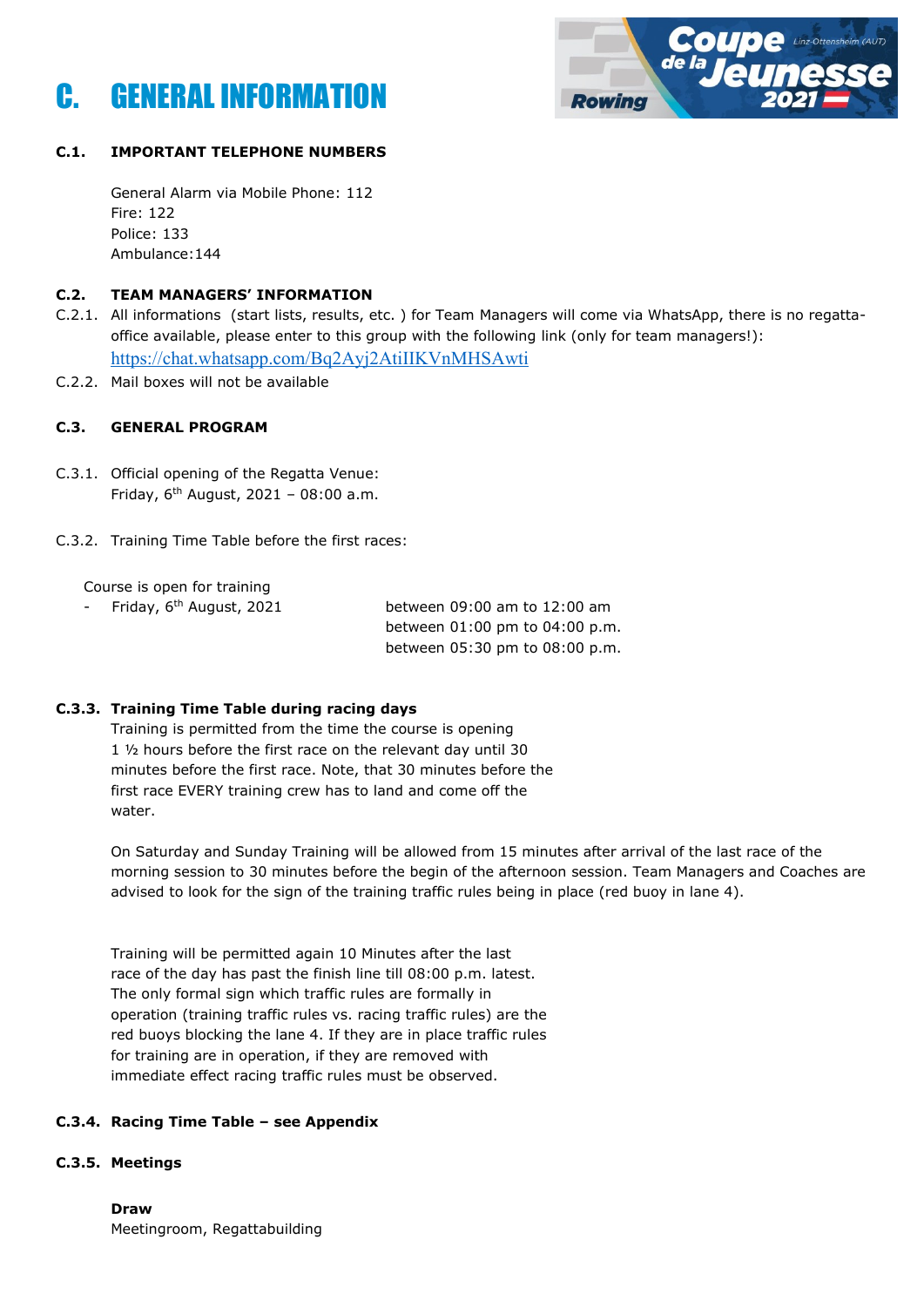Friday,  $6^{th}$  August, 2021 - 2:30 p.m.



# **Team Managers Meetings**

Ľ

Meetingroom, Regattabuilding Friday,  $6^{th}$  August, 2021 - 2:30 p.m. and Saturday,  $7<sup>th</sup>$  August, 2021 - 05:45 p.m.

# D. TRAINING AND COMPETITION ON THE COURSE

| Coupe<br>de la <b>Jeunesse</b><br>Rowing |            |                | Friday |                                                        | Saturday |                                  |       |                |          | Sunday |       |       |
|------------------------------------------|------------|----------------|--------|--------------------------------------------------------|----------|----------------------------------|-------|----------------|----------|--------|-------|-------|
|                                          |            | No of          | Final  | <b>Final C</b><br>Final A*<br>Heats*<br><b>Final B</b> |          | <b>Final C</b><br><b>Heats\$</b> |       | <b>Final B</b> | Final A* |        |       |       |
| <b>Event No</b>                          | Event      | <b>Boats</b>   |        |                                                        |          |                                  |       |                |          |        |       |       |
| 117/217                                  | $JW8+$     | 4/5            |        |                                                        |          |                                  | 14:00 |                |          |        |       | 11:00 |
| 106/206                                  | $JM$ 4+    | $\overline{4}$ |        |                                                        |          |                                  | 14:15 |                |          |        |       | 11:15 |
| 105/205                                  | $JM$ 4-    | $\overline{7}$ |        | 9:05<br>9:00                                           |          |                                  | 14:30 | 8:30           | 8:35     |        |       | 11:30 |
| 104/204                                  | $JM$ 2-    | 9              |        | 9:15<br>9:10                                           |          | 14:40                            | 14:45 | 8:40           | 8:45     |        | 11:40 |       |
| 101/201                                  | $JM$ 1 $x$ | 11             |        | 9:25<br>9:20                                           |          | 14:55                            | 15:00 | 8:50           | 8:55     |        | 11:55 |       |
| 102/202                                  | $JM$ $2x$  | $\overline{7}$ |        | 9:35<br>9:30                                           |          |                                  | 15:15 | 9:00           | 9:05     |        |       |       |
| 103/203                                  | $JM$ 4x    | 8              |        | 9:45<br>9:40                                           |          | 15:25                            | 15:30 | 9:10           | 9:15     |        | 12:25 |       |
| 111/211                                  | $JW_1x$    | 8              |        | 9:55<br>9:50                                           |          | 15:40                            | 15:45 | 9:20           | 9:25     |        | 12:40 |       |
| 112/212                                  | $JW$ $2x$  | 9/10           |        | 10:05<br>10:00                                         |          | 15:55                            | 16:00 | 9:30           | 9:35     |        | 12:55 |       |
| 113/213                                  | $JW$ 4 $x$ | 10/9           |        | 10:15<br>10:10                                         |          | 16:10                            | 16:15 | 9:40           | 9:45     |        | 13:10 |       |
| 114/214                                  | $JW2-$     | 7/5            |        | 10:25<br>10:20                                         |          |                                  | 16:30 |                |          |        |       |       |
| 115/215                                  | $JW$ 4-    | 6/7            |        |                                                        |          |                                  | 16:45 | 9:50           | 9:55     |        |       |       |
| 116/216                                  | $JW$ 4+    | 3/2            |        |                                                        |          |                                  | 17:00 |                |          |        |       |       |
| 107/207                                  | $JM$ $8+$  | 5              |        |                                                        |          |                                  | 17:15 |                |          |        |       |       |
| 121/221                                  | JM 1x Res* | $\overline{4}$ | 17:00  |                                                        |          |                                  |       |                |          |        |       |       |
| 131/231                                  | JW 1x Res* | 5              | 17:05  |                                                        |          |                                  |       |                |          |        |       |       |
| 124/224                                  | JM 2- Res* |                |        |                                                        |          |                                  |       |                |          |        |       |       |
| 134/234                                  | JW 2- Res* |                |        |                                                        |          |                                  |       |                |          |        |       |       |

Team Manager's Meeting 14:30 18:00

|                            | ---                   | 16:30<br>08:00 | 3:30<br>07:30<br>10:45<br>08:<br>-30.<br>,,,,,, | 08:00<br>06:00                   |
|----------------------------|-----------------------|----------------|-------------------------------------------------|----------------------------------|
| -----<br>- Tan an bailtean | <b>Training Times</b> | 20:00<br>18:30 | 20:00<br>7:30                                   | 52222053<br>나는 아이는 장애 정치 정치가 없다. |

Heats\* Start time of sequence will depend on number of entries

Heats\$ Sunday heats start time depend on number of events that have heats

Res<sup>\*</sup> Reserve races - can be mixed 1x, 2x; JW, JM - time handicap applied - starttime depending on availability<br>Final A\* Start times are set - no compression of timing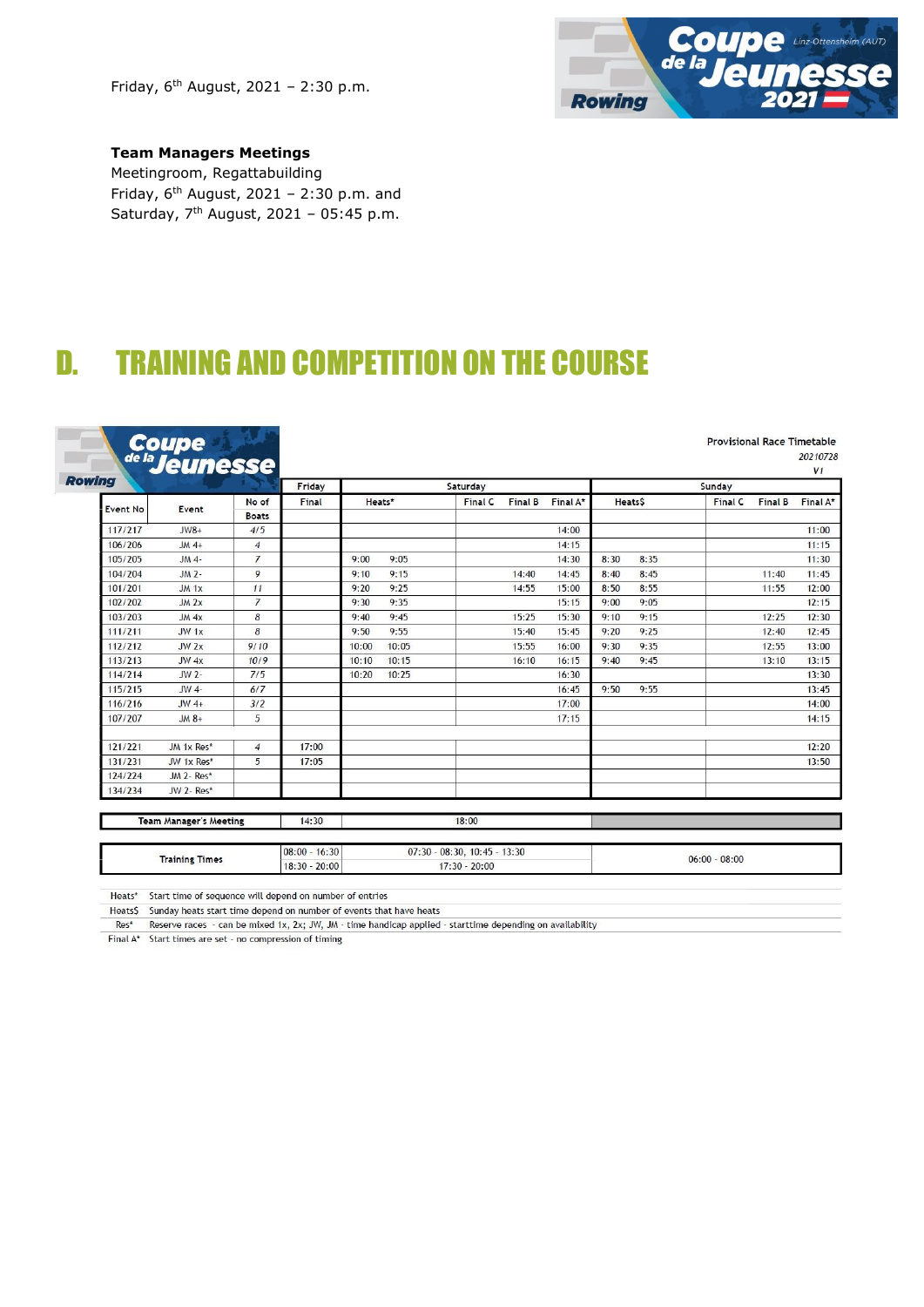### **D.3. Start procedures**

Crews have to remain in the warm-up zone and before their race they have to assemble at the end of the warm up zone towards the start. They will be called into the narrow zone beside the start either by the starter or by a dedicated Marshall at this position. The must then proceed to the 100m zone orderly and without overtaking. They will be called into lanes by the starter and ONLY then they are allowed to enter the course as another race might still be coming to pass them.

From the time the crews entered the lanes the standard FISA starting procedure will be in operation.

- Traffic Light Starting System
- Blinking Light and tone for False Starts
- Adjustable fingers for the alignment of the boats.

Crews are advised to assume starting position during the alignment process (i.e. after the "2 Minutes" call) and not only when the Roll Call starts as this might make a re-alignment necessary.

### **D.4. Control Commission**

The Control Commission "Head Quarter" is a large white tent between the two paths leading down to the pontoons from the boat storage. A large sign "Control Commission" is affixed to it for identification.

### **D.4.1. Crew changes – describe "where and how".**

Crew Changes are to be registered via WhatsApp Group "CdlJ2021 – Team Manager" (see C.2.1.) Managers will have to give all relevant Crew Changes according to Rules of Racing for the Crew Change.

### **D.4.2. Advertising**

All Team Managers are advised to retrieve the latest and current information and rules on Advertising from FISA's website. Crews must comply to advertising rules to be allowed to compete.

### **D.4.3. Boat numbers**

Bow Numbers will be issued by Control-Commission.

### **D.4.4. Cox weighing**

Cox weighing will be located in the first floor of the Regatta Building. A sign "COX WEIGHING" will mark the weighing zone. Cox weighing will occur exactly according to FISA rules. Cox will be weighed in the racing suits.

The Cox weighing building is not for recreation or shelter. As soon as Coxes are weighed they should get ready and leave the building.

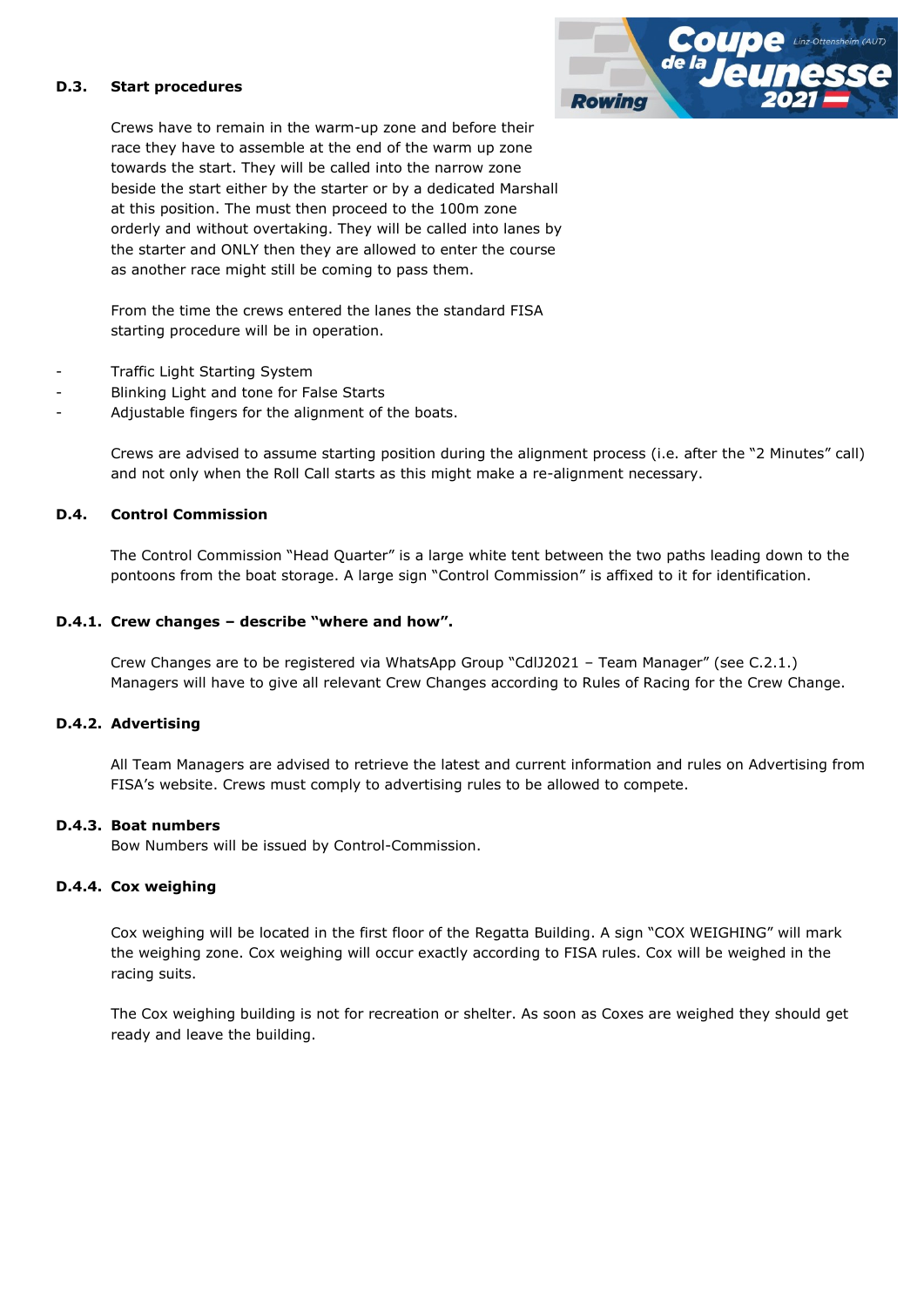# E. TEAM FACILITIES AND SERVICES



# **E.1. BOAT STORAGE**

When you arrive with your boat trailer, please proceed to the trailer parking area. You can leave your trailer in this parking area during the entire regatta. Your towing vehicle cannot be parked there. Please use for this the official parking area.

Please note: only cars with boat trailer attached to it will be allowed to enter the area initially.

There are boat racks available in the boat storage area. All racks are marked with numbers of the typ of the boat (i.e. 1X, 2, 4, 8). No defined boat storage place is assigned to each entry. There are volunteers available to inform you about the assigned location of your boats and strictly use only the assigned spots.

### **E.2. LAUNCH PONTOONS**

Launch and arrival pontoons are available and clearly marked.

**E.3. BOAT REPAIR** – workshop and boat builders

Boat repair facilities / boat builders are located next to the boat storage area.

### **E.4. BOAT WASHING**

Boat washing is available in the boat storage area

### **E.5. CHANGING ROOMS/SHOWERS**

Due to the COVID-Situation no changing-rooms or showers are available.

### **E.6. SANITARY FACILITIES**

Sanitary facilities are available within the regatta building.

### **E.7. REST AREAS**

An athlete's recreation tent is not available. Your own tents cannot be placed. To those nations which have ordered a tent, it will be available in the boathouse-area.

### **E.8. COACHES VIEWING**

### **• During training**

A cycling trail is available on the north- or south-side of the regatta course. Visibility to the course is limited on various sections of the course due to vegetation

### **• During racing**

During races it is only the cycling trail on the north-side available (side of the finish-tower). It `s no possibility to use the south-side as we use this road for TV-production (Live-Stream of all races via youtube-channel)

### **• Cycle rental**

Bicycles are not available for renting.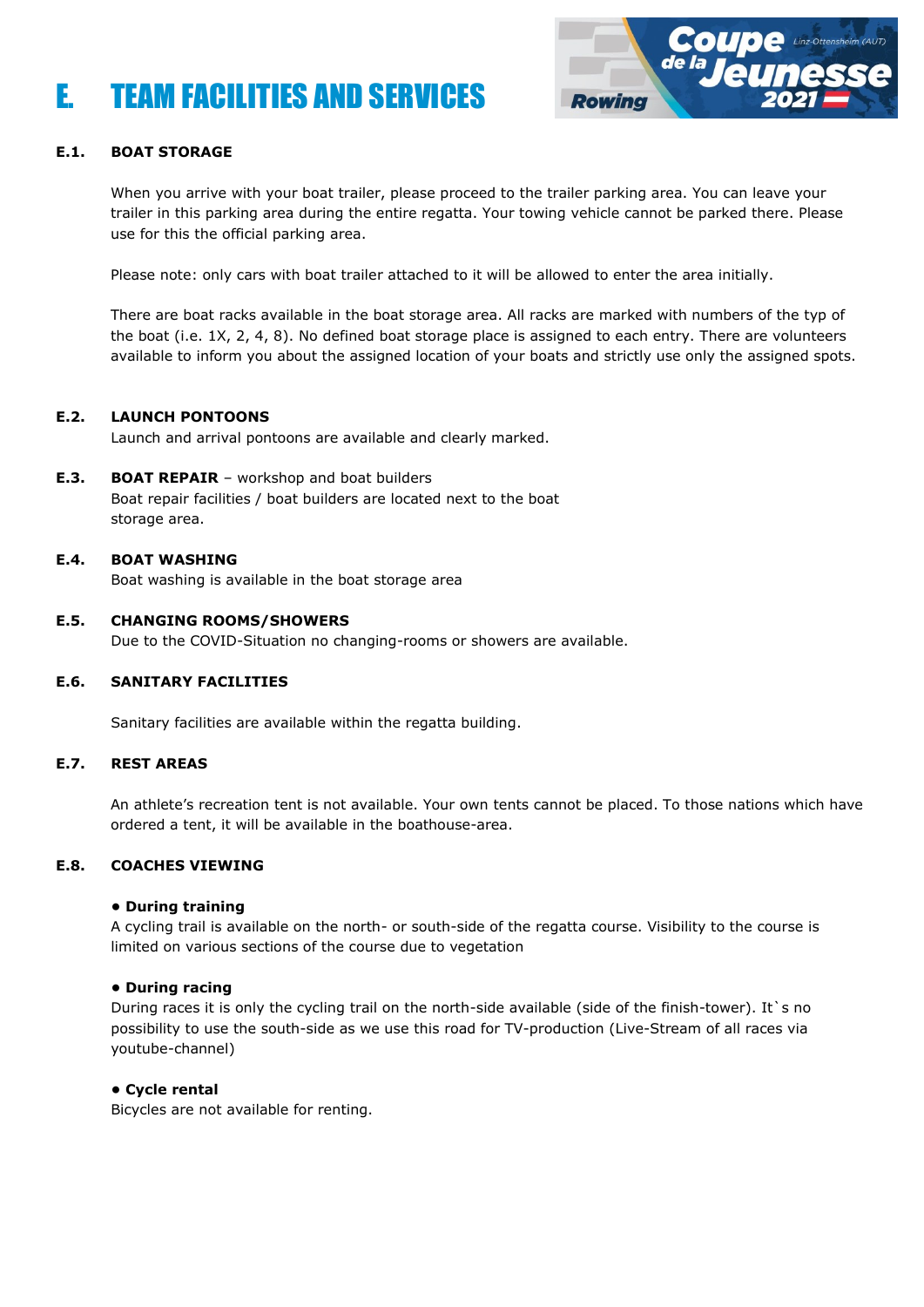

# F. MEDICAL FACILITIES AND SERVICES

# **F.1. MEDICAL CENTER**

The medical centre is located outside of the athlete's area and is clearly marked. Medical Service is available on racing-days 1 hour before the first race till 1 hour after the last race of each racing-day and during the official training.

**F.2. FIRST AID SERVICE, AMBULANCE, LOCAL HOSPITAL** First aid and ambulance are available on the venue. Local hospital: AKH Linz, +43(0)732/7806.

> All medical services that require the assistance of off-site (non-regatta venue) doctors or hospitals are based on the availability of proper insurance or payment.

# **F.4. RESCUE AND SAFETY**

Rescue service is available at the regatta course. In case of emergencies, the OC teamleader for COMPETITION is in charge for initiating all necessary procedures. Please follow the instructions of OC members in case of emergencies.

# **F.5. PHYSIOTHERAPY AND MASSAGE**

A massage tent is not available on the venue.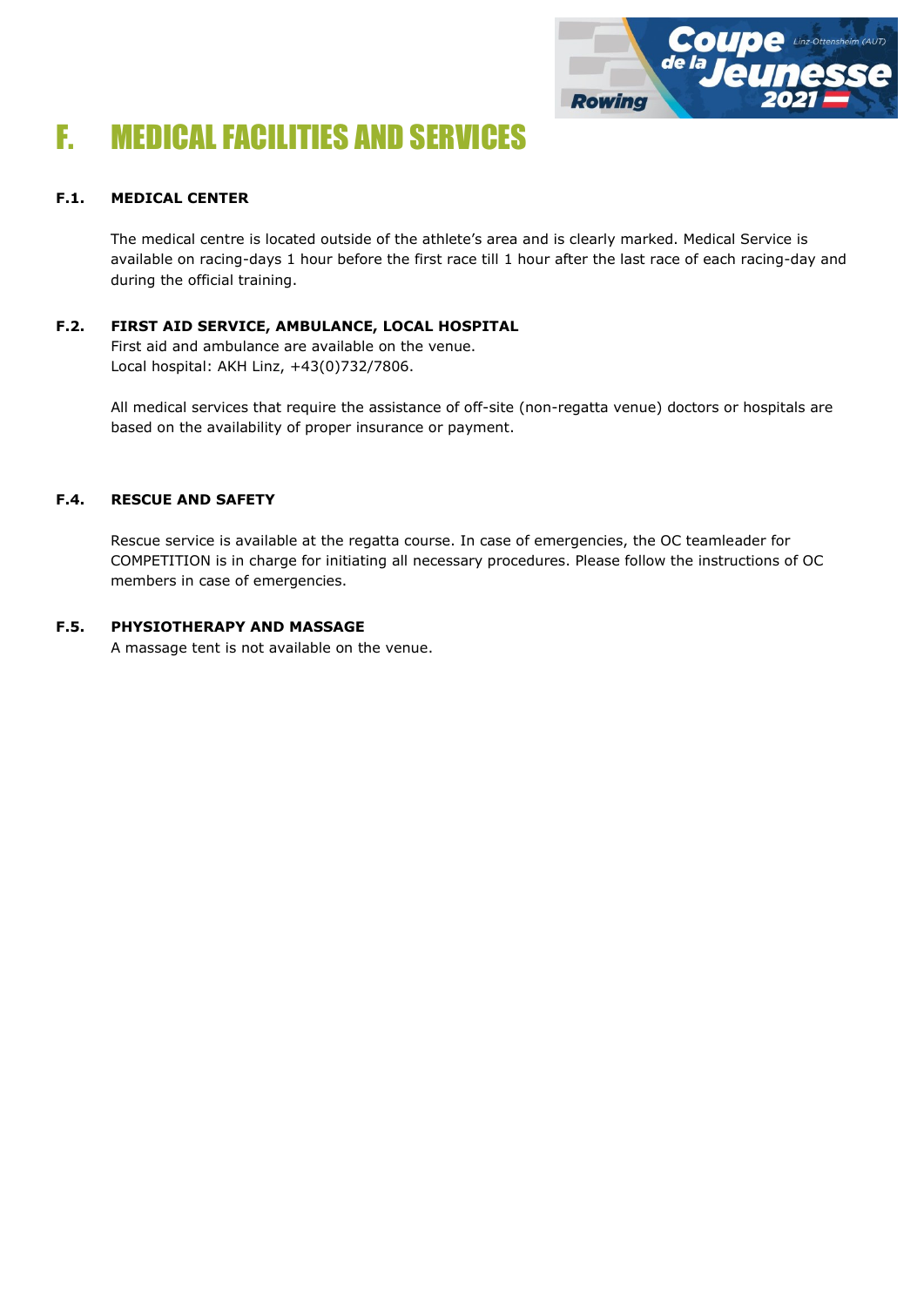# G.2. PARKING ARRANGEMENTS



# **G.2.1. Boat trailers**

When you arrive with your boat trailer, please go with the trailer directly to the boathouse-area and give your boats immediately to the racks. Then bring your trailer to the trailer parking area (marked). You can leave your trailer in this parking area during the entire regatta. Your towing vehicle cannot be parked there. Please use the official parking area for them.

Please note: only cars with a boat trailer attached to it will be allowed to enter the area initially. Once you are parked in the trailer parking area, please go out with your towing vehicle and park this on the official area.

#### **G.2.2. Team cars/buses**

Team vehicles can be parked in the official marked parking section (area for the general public). Big Busses can be parked in a special marked area. Please follow the signs.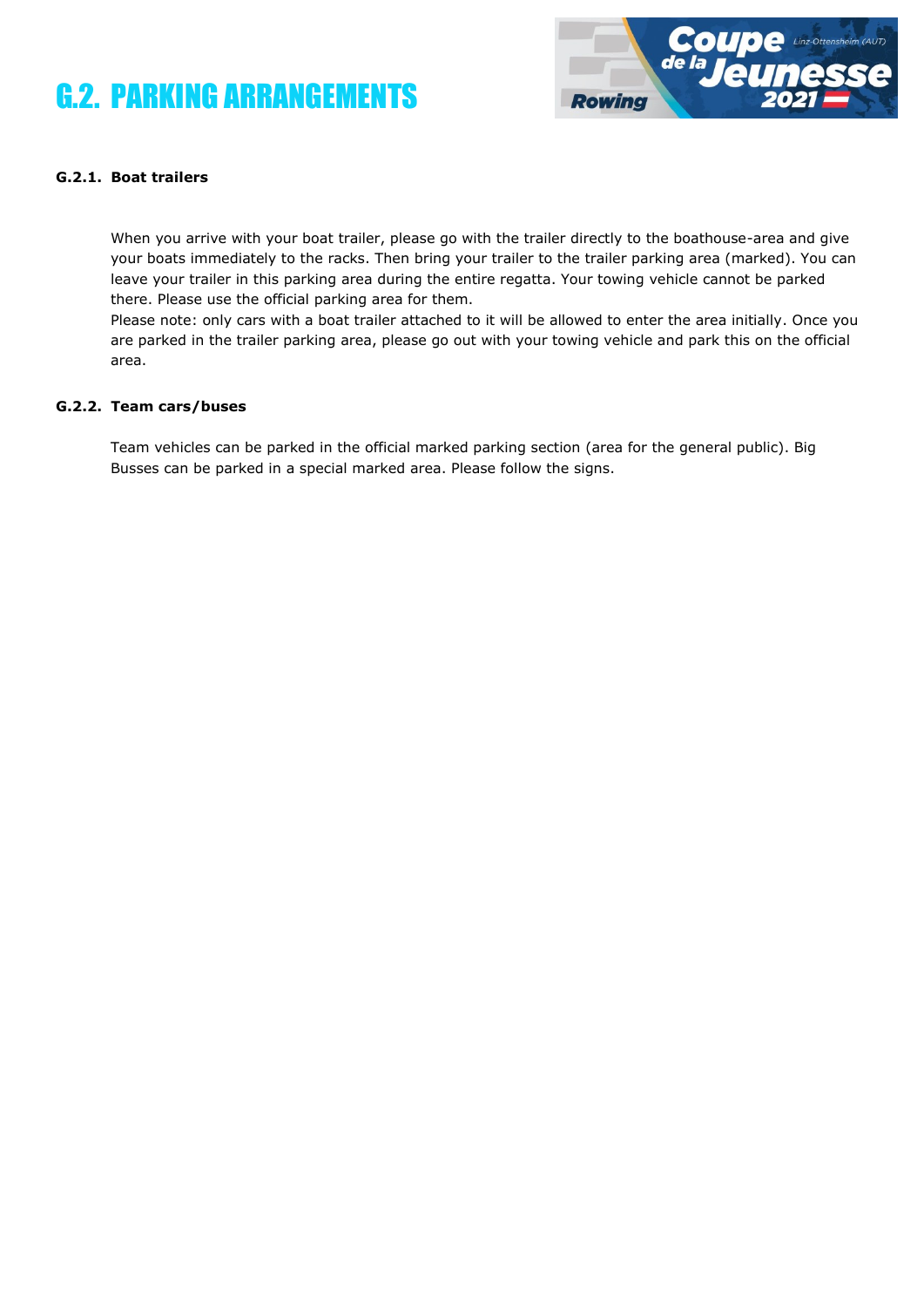# H. ACCOMMODATIN AND SERVICES



# **H.1. GENERAL**

### **H.1.1. Hospitality services -information desk**

In the accommodation only, general information is available. Please use the regatta-office at the venue as your information source.

### **H.1.2. Housekeeping, damages**

Please refer to your hotel's information booklet

# **H.1.3. Washing and drying facilities**

Please refer to your hotel's information booklet

### **H.1.4. Meeting rooms, TV**

Please refer to your hotel's information booklet

# **H.2. HOTELS AND ACCOMMODATIONS**

# **H.2.1. Accommodation for officials and teams.**

### **Hotel Sommerhaus Linz**

Julius Raab-Straße 10, 4040 Linz Tel.: +43-732-2457-376

# **Hotel Courtyard by Marriott**

Europaplatz 2, 4020 Linz Tel.: +43-732-69590

### **H.2.2. Means of payment**

At the venue: payment with credit-cards ist not possible. Any payment for accommodation is only possible in cash or by bank-transfer.

# **I. FOOD FACILITIES AND SERVICES**

### **I.1. MEALS**

The accommodation is based on half board (breakfast and dinner, and – if booked – lunch on Thursday at the hotel).

On Friday, Saturday and Sunday you will have lunch at the venue. For the lunch at the venue the team manager will get vouchers for the whole crew upon arrival.

### **I.2. MEAL TIME TABLE**

Breakfast at the hotel Sommerhaus – 06:30 am to 09:00 am Lunch time at the venue  $-11:00$  am to 02:30 pm Dinner at the hotel Sommerhaus – 06:30 pm to 09:00 p.m.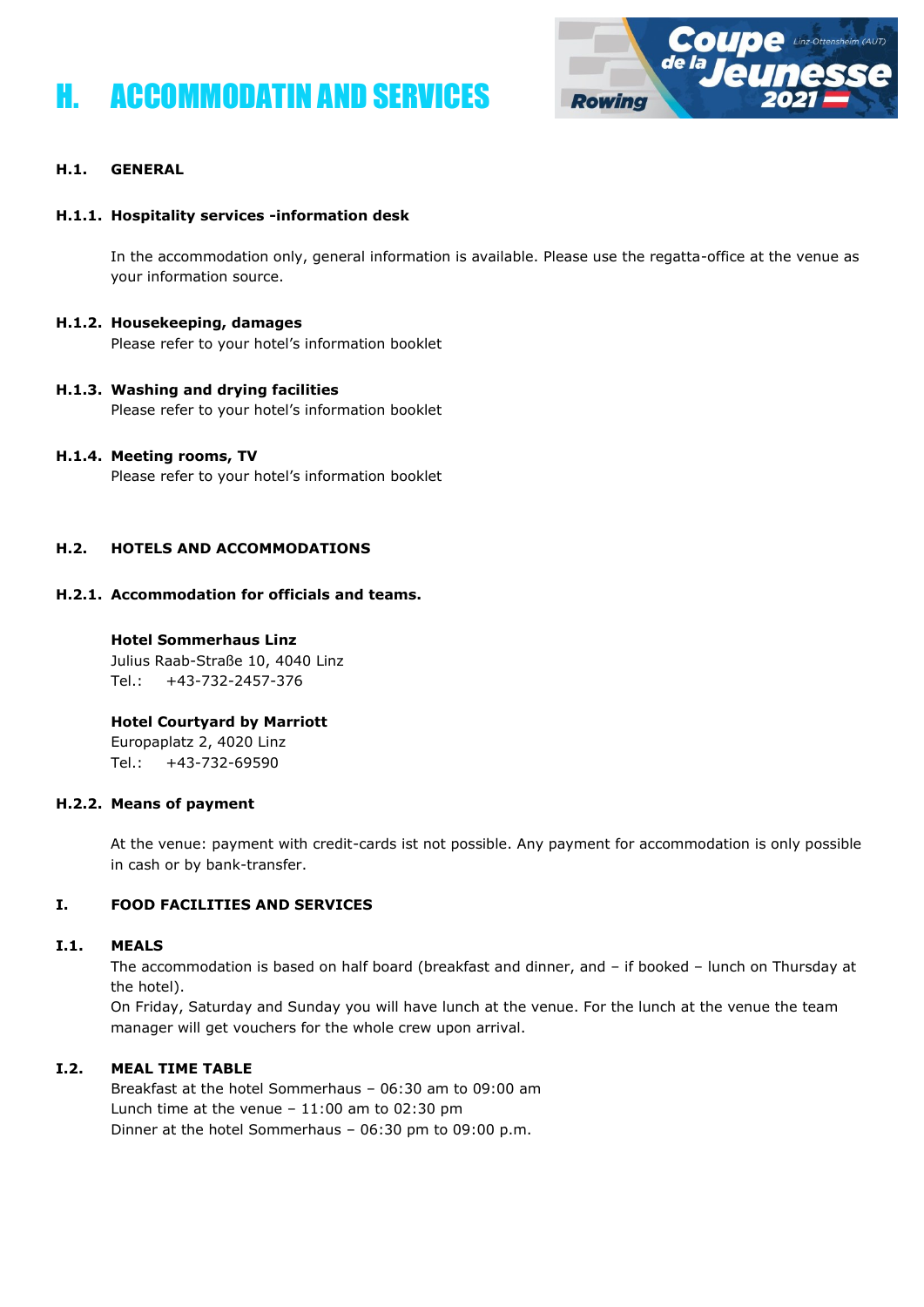# J. MEDIA



There is no Media-Center available.

# K. MISCELLANEOUS SERVICES

# **K.1. MOBILE PHONE RENTAL, INTERNET, POST**

There will be no mobile phone rental available on site. The nearest Post office is in the town of Ottensheim. Post offices or services are provided in Linz (the local capital) and larger villages in the vicinity. There will be no post service during weekends. Wireless Internet Access will be provided for Media via Hotspot.

# **K.2. CAR RENTAL**

Please refer to commercial car rental agencies

# **K.3. TOURIST INFORMATION**

Please refer to our official travel agent "Oberösterreich Touristik" (www.touristik.at)

# L. BANKING

There will be no mobile banking available on site. The nearest bankoffice is in the town of Ottensheim. Bankoffices or services are provided in Linz (the local capital) and larger villages in the vicinity. There will be no bankservice during weekends.

Cash Vending machines (e.g. for Maestro) are available at various banks in Ottensheim.

# M. GRANDSTANDS

# **M.1. TEAMS' GRANDSTANDS AND VIEWING AREAS**

Teams`Grandstands are close to the boathouse area.